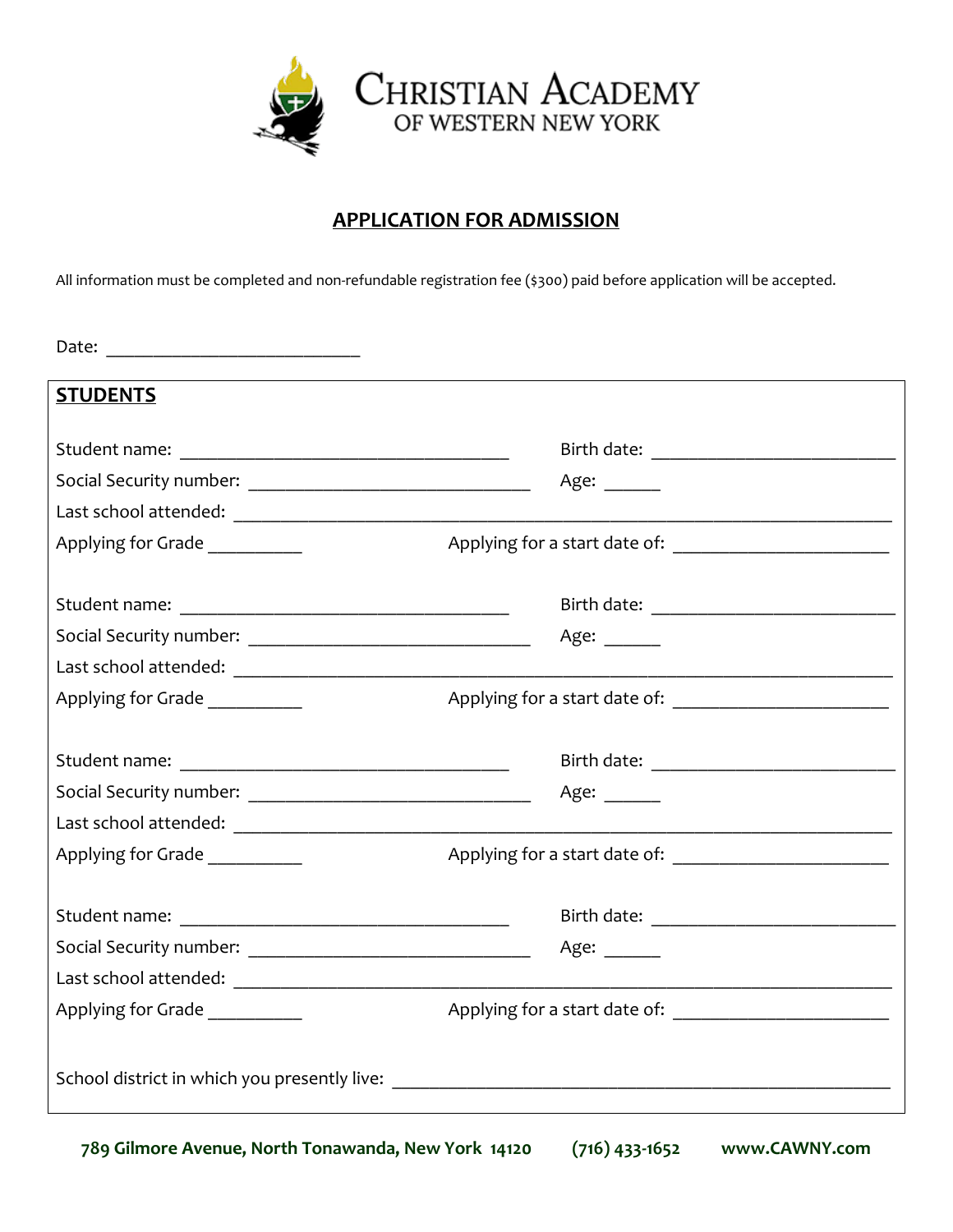| <b>FAMILY DATA</b>                                                                                                                                                                                                                         |                      |
|--------------------------------------------------------------------------------------------------------------------------------------------------------------------------------------------------------------------------------------------|----------------------|
|                                                                                                                                                                                                                                            |                      |
|                                                                                                                                                                                                                                            |                      |
|                                                                                                                                                                                                                                            |                      |
|                                                                                                                                                                                                                                            |                      |
| Marital Status: single married divorced separated widowed remarried                                                                                                                                                                        |                      |
|                                                                                                                                                                                                                                            |                      |
|                                                                                                                                                                                                                                            |                      |
|                                                                                                                                                                                                                                            |                      |
|                                                                                                                                                                                                                                            |                      |
|                                                                                                                                                                                                                                            |                      |
| Marital Status: single married divorced separated widowed remarried                                                                                                                                                                        |                      |
| Text Notifications: CAWNY has an alert system by which the Administration sends out text notifications to<br>parents, such as "Snow Day - No School Today.". Please list the cell phone number you would like these<br><b>SIBLING DATA</b> |                      |
|                                                                                                                                                                                                                                            |                      |
|                                                                                                                                                                                                                                            | Grade: $\frac{1}{2}$ |
|                                                                                                                                                                                                                                            |                      |
| <b>Date of birth:</b> Date of birth:<br>Name:                                                                                                                                                                                              |                      |
|                                                                                                                                                                                                                                            |                      |
|                                                                                                                                                                                                                                            |                      |
|                                                                                                                                                                                                                                            |                      |
|                                                                                                                                                                                                                                            |                      |
| How did you hear about the Christian Academy of Western New York?                                                                                                                                                                          |                      |
|                                                                                                                                                                                                                                            |                      |
|                                                                                                                                                                                                                                            |                      |
|                                                                                                                                                                                                                                            |                      |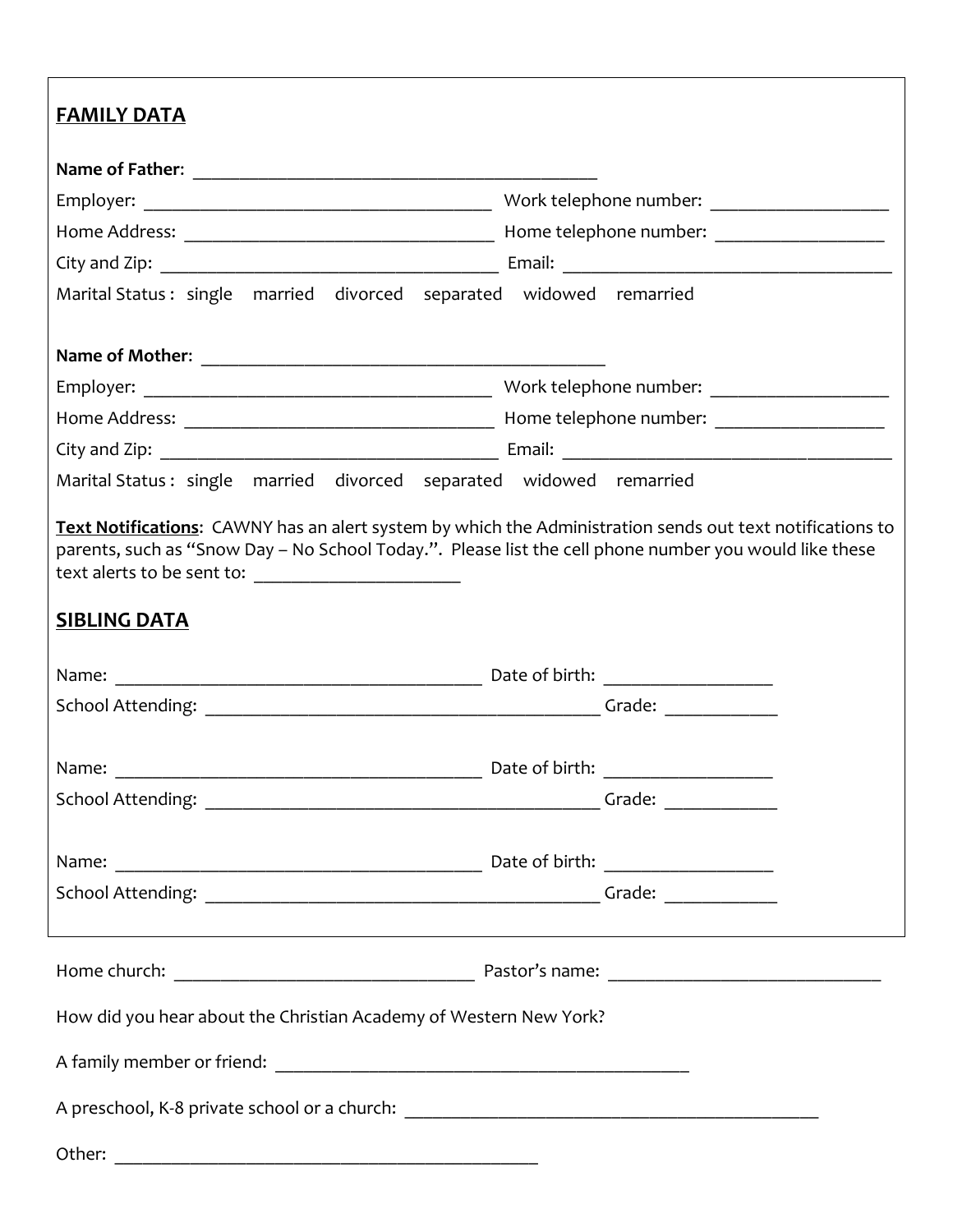Please indicate your reason for selecting the Christian Academy of Western New York:

\_\_\_\_\_\_\_\_\_\_\_\_\_\_\_\_\_\_\_\_\_\_\_\_\_\_\_\_\_\_\_\_\_\_\_\_\_\_\_\_\_\_\_\_\_\_\_\_\_\_\_\_\_\_\_\_\_\_\_\_\_\_\_\_\_\_\_\_\_\_\_\_\_\_\_\_\_

| Please list any special needs your child(ren) may have: |
|---------------------------------------------------------|
|                                                         |
|                                                         |
|                                                         |
|                                                         |
|                                                         |
| Does your child(ren) have an IEP?                       |

If yes, please attach a copy with this application.

## **TUITION**

The Christian Academy of Western New York understands that many families cannot afford to pay their full tuition amount on September 1st. Therefore, we offer our families a ten-month payment plan. Here is how it works:

The full tuition amount is simply divided by 10 months, with one-tenth of the tuition due every month from September through June. All tuition payments are handled directly through the CAWNY Main Office.

Payments can be brought into the school or mailed to the school. Each month's payment is due by the 30th of that month. **However, it must be understood that if a family has a past due balance for three (3) consecutive months, their child(ren) will not be allowed to return to the school until the family's account is brought current.**

 Registration and tuition payments are non-refundable, whether the student voluntarily withdraws or is asked to leave by the school. Under current laws, tuition is not tax deductible.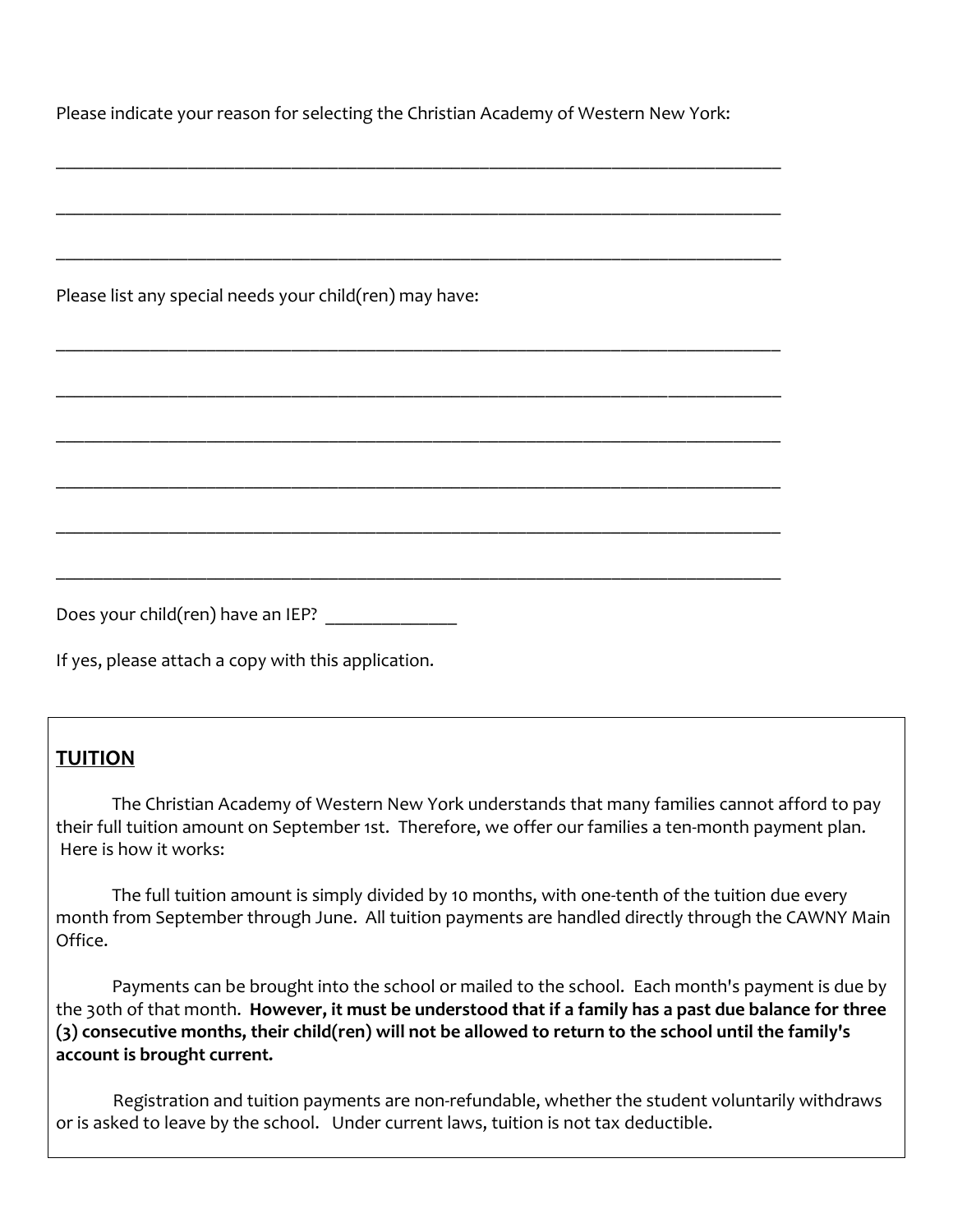# **STATEMENTS OF FAITH**

We believe the Bible to be the only inspired and authoritative Word of God (2 Timothy 3:16).

We believe that there is one God, eternally existent in three persons: Father, Son, and Holy Spirit (1 John 5:4-6).

We believe in the deity of our Lord Jesus Christ, in His virgin birth, in His sinless life, in His miracles, in His vicarious and atoning death through His shed blood, in His bodily resurrection, in His ascension to the right hand of the Father, and His personal return in power and glory (1 Cor. 15:3, 1 Peter 2:21-24, John 3:16, 1 Thess. 4:18, Rev. 21:20).

We believe in the reality of Satan and that his present control over unregenerate man does exist (2 Cor. 4:4).

We believe in the absolute necessity of regeneration by the Holy Spirit for salvation because of the exceeding sinfulness of human nature, and that men are justified on the single ground of faith in the shed blood of Christ, and that only by God's grace and through faith alone are we saved (John 3:16-19 & 5:24, Romans 3:23 & 5:8-10, Ephesians 2:8-9, Titus 3:5).

We believe in the present ministry of the Holy Spirit by whose indwelling the Christian is enabled to live a godly life with evidence of spiritual power in public testimony and service (Romans 8:13-14,1 Corinthians 6:19-20, Acts 1:8).

We believe in the resurrection of both the saved and the lost; they that are saved unto the resurrection of life, and they that are lost unto the resurrection of damnation (John 5:24, 28-29).

We believe healing is provided for in the atonement and that it is a privilege for all believers (Isaiah 53:4, Matt. 8:16, John 5:14, 1 Peter 2:24).

We believe in the sanctity of life both born and unborn (Jeremiah 1:5, Psalm 139:13-15).

We believe that the term marriage has only one meaning: the uniting of one man and one woman in a single, exclusive union, as delineated in Scripture (Gen 1:27-29 & 2:22-24).

We believe that God wonderfully foreordained and immutably created each person as either male or female in conformity with their biological sex. These two distinct yet complementary genders together reflect the image and nature of God (Genesis 1:26-27).

Last updated: April 21, 2022

\_\_\_\_\_\_\_\_\_\_\_\_\_\_\_\_\_\_\_\_\_\_\_\_\_\_